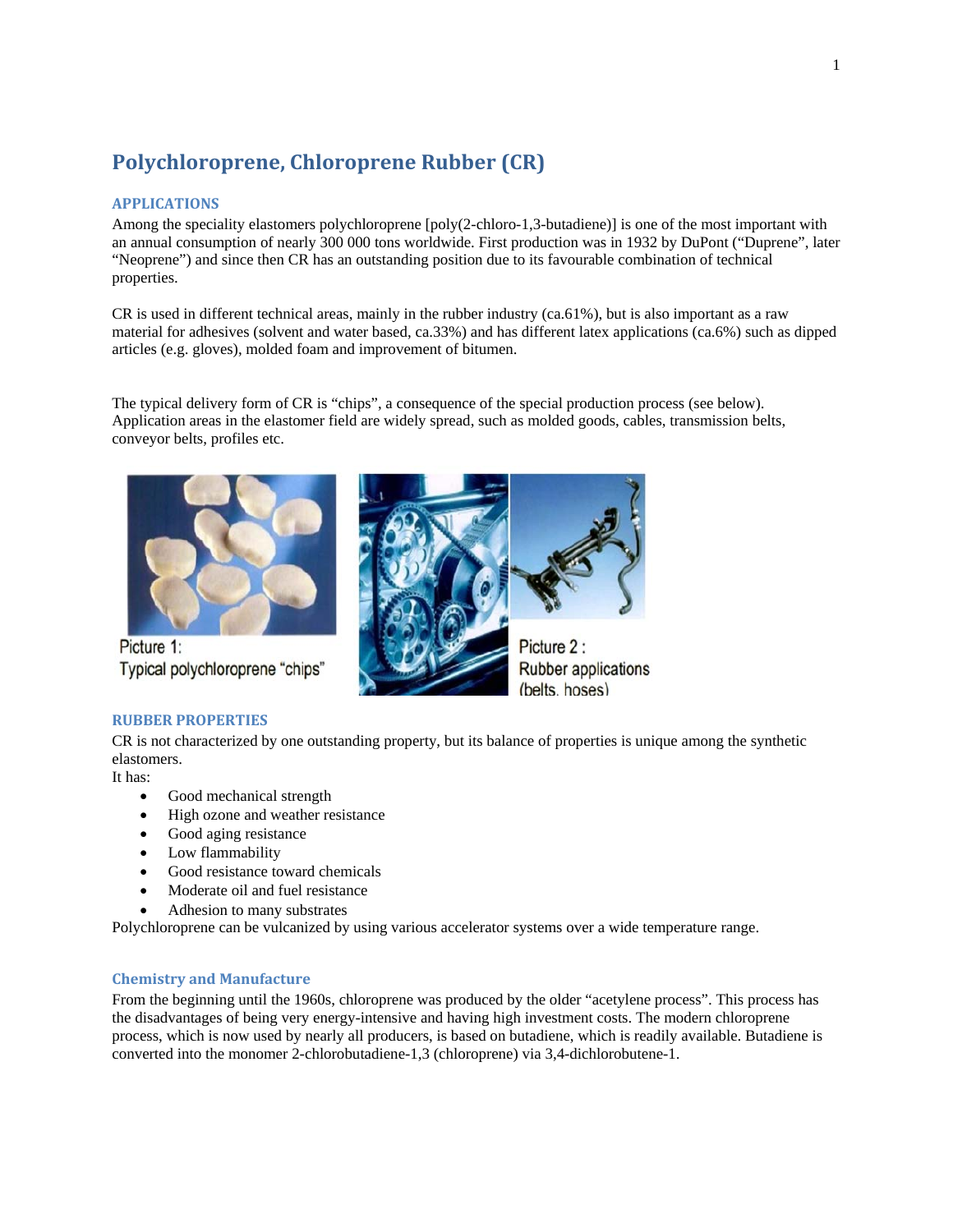In principle it is possible to polymerize chloroprene by anionic, cationic and Ziegler-Natta catalysis techniques. However, because of product properties and economic considerations, free radical emulsion polymerization is used exclusively today.It is carried out in a commercial scale using both batch and continuous processes.

A production flow diagram is shown in Figure 1.



A) Polymerization reactor; B) Stripper; C) Purification; D) Neutralization; E) Peptization; F) Rotating cooling drum; G) Coagulation by freezing H) Latex concentration; I) Chopping machine; J) Dusting machine; K) Roping machine; L) Dryer; M) Washing

With the aid of radical initiators, chloroprene in the form of an aqueous emulsion is converted into homopolymers or, in the presence of comonomers into copolymers. The polymerization is stopped at the desired conversion by the addition of a short stopping agent. The latex is freeze-coagulated on large, refrigerated revolving drums, from which it is drawn as a thin sheet. After washing and drying, the sheet is formed into a rope and then chopped to form the familiar chips or granules.

## **STRUCTURE AND STRUCTURAL UNITS**

The basic polymerization scheme leads to incorporation of the monomer into a polymer consisting of different structural units

(Figure 2):

**Figure 1 Production Scheme**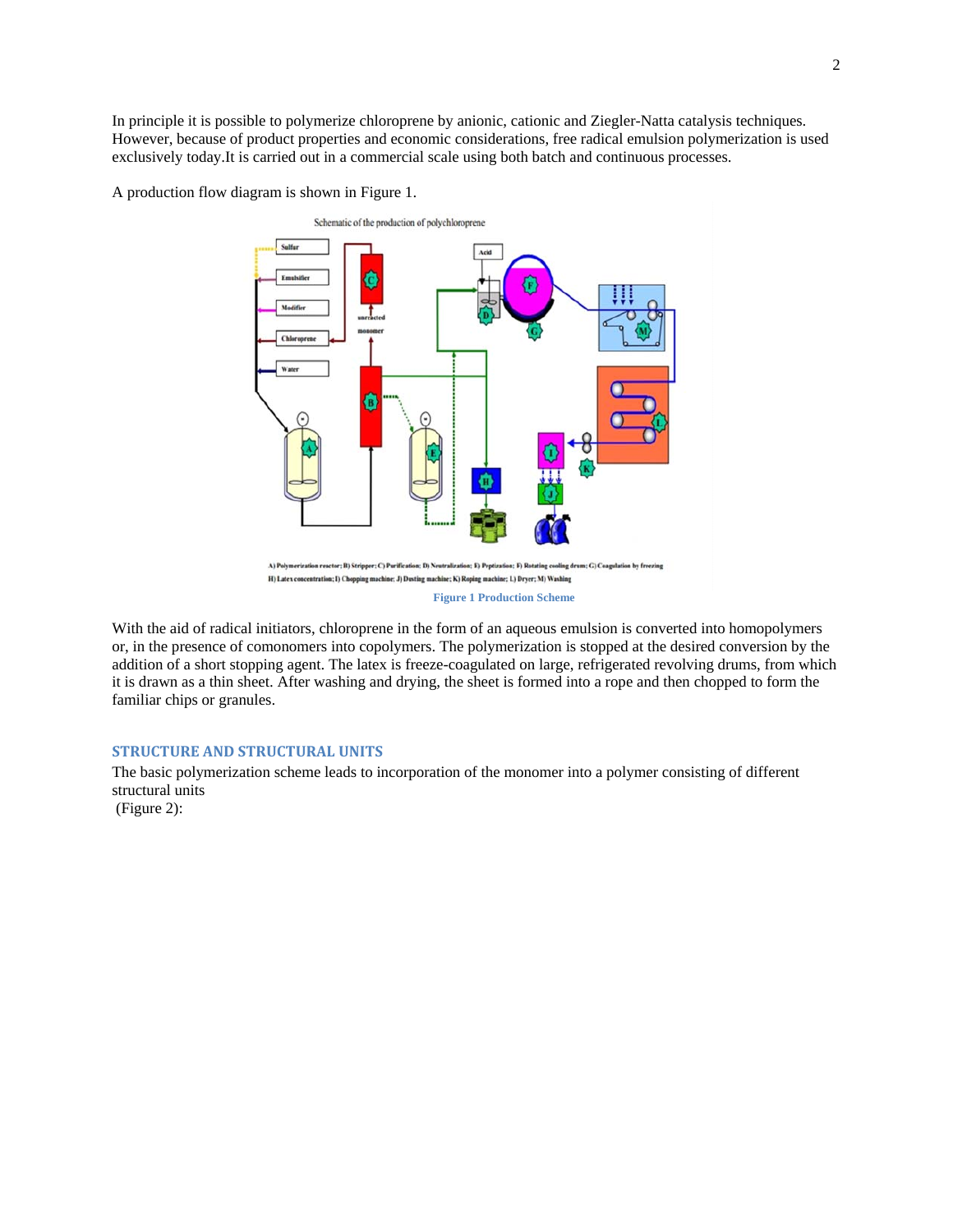

**Figure 2- Basic polymerization scheme** 

The physical, chemical and rheological properties of the different grades of commercial polychloroprene are dependent on the ability to change the molecular structure by changing polymerization conditions, e.g. polymerization temperature or monomer conversion, polymerization aids (comonomers, type and amount of molecular weight modifier and emulsifier) and conditions during finishing.

The high amount of trans-1, 4-units in the polymer (about 90 % at standard polymerization conditions) leads to synthetic rubber, which has crystallization as an inherent property.